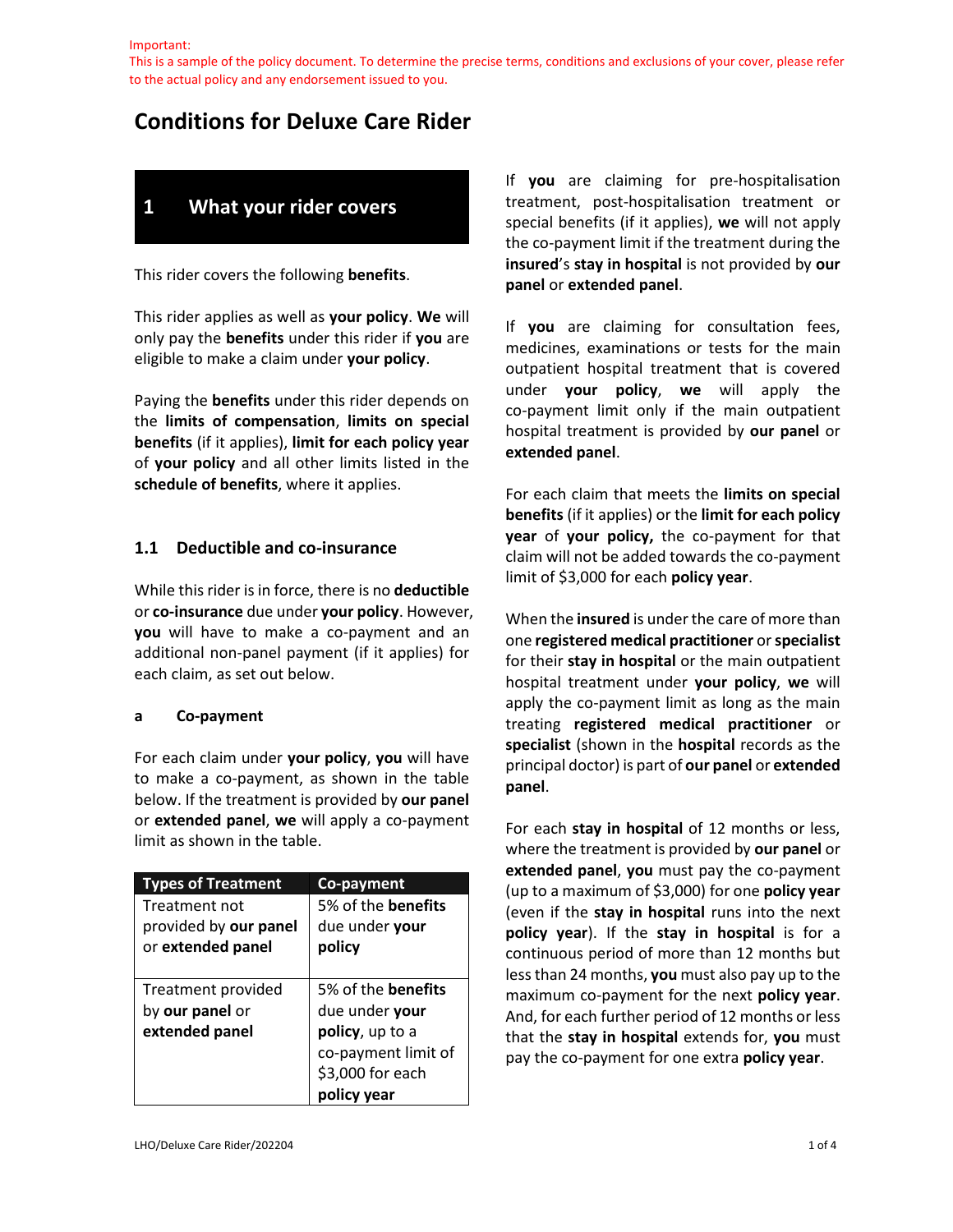#### **b Additional non-panel payment**

If the treatment during the **insured**'s **stay in hospital** is provided by a **registered medical practitioner** or **specialist** who is not from **our panel** or is from the **extended panel, you** will have to make an additional non-panel payment of up to \$2,000 in each **policy year** for **your** claims for inpatient hospital treatment, prehospitalisation treatment, post-hospitalisation treatment or special benefits (if it applies). **You**  must pay the co-payment followed by the additional non-panel payment. **We** will only pay the amount of **your** claim which is more than the total of the co-payment and the additional nonpanel payment.

When there is more than one treating **registered medical practitioner** or **specialist** for the **insured**'s **stay in hospital, we** will apply the additional non-panel payment as long as the main treating **registered medical practitioner** or **specialist** (shown in the **hospital** records as the principal doctor) is not from **our panel** or is from the **extended panel**.

For each **stay in hospital** of 12 months or less that is provided by a **registered medical practitioner** or **specialist** who is not from **our panel** or is from the **extended panel**, **you** must pay the additional non-panel payment of up to \$2,000 for one **policy year** (even if the **stay in hospital** runs into the next **policy year**). If the **stay in hospital** is for a continuous period of more than 12 months but less than 24 months, **you** must also pay the additional non-panel payment of up to \$2,000 for the next **policy year**. And, for each further period of 12 months or less that the **stay in hospital** extends for, **you** must pay the additional non-panel payment of up to \$2,000 for one extra **policy year.**

#### **1.2 Extra-bed benefit**

If during the **insured**'s **stay in hospital** their parent or guardian stays and shares the same room, **we** will refund up to \$80 for each day the parent or guardian stays. This applies as long as the following conditions are met.

- The **insured** is a child aged 18 or younger during their **stay in hospital**.
- **We** will pay up to 10 days for each **stay in hospital.**
- If the **insured** is in **hospital** for only part of a day, **we** will pay half of this benefit for that day.

The co-payment under clause 1.1 (a) and additional non-panel payment under clause 1.1 (b) of this rider does not apply to any claim for this benefit.

## **2 Our responsibilities to you**

**Our** responsibilities to **you** are only for the cover and period shown in this endorsement or **renewal certificate** (as the case may be) and depend on the terms, conditions and limits of this rider.

### **2.1 Co-payment and additional non-panel payment**

**You** must make the co-payment and additional non-panel payment (if it applies) before **we** pay any benefit. **We** will only pay the amount of **your** claim which is more than the co-payment and additional non-panel payment.

**We** will apply the co-payment followed by the additional non-panel payment (if it applies).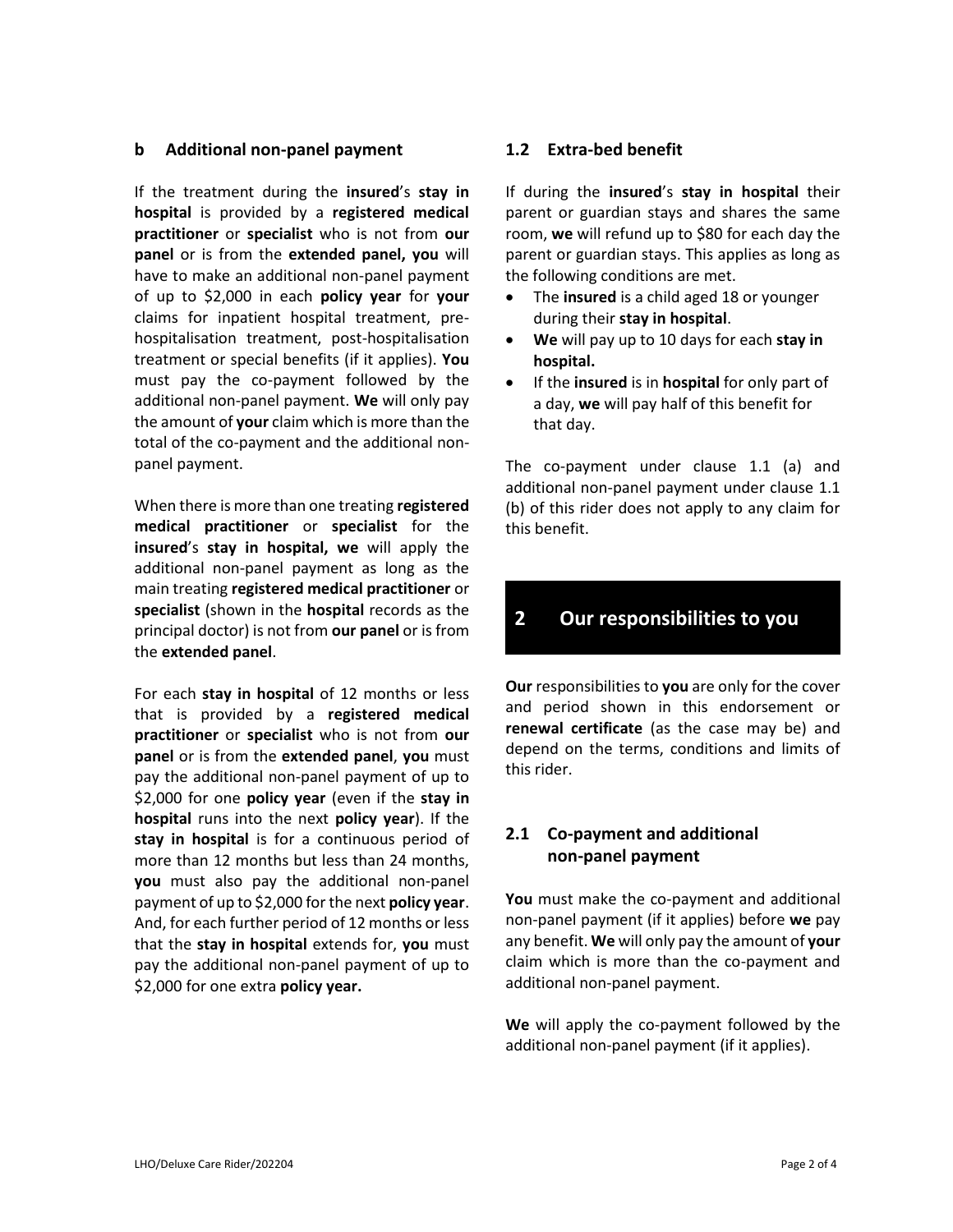## **3 Your responsibilities**

#### **3.1 Premium**

The **premium you** have to pay **us**for this riderso that **you** can receive the **benefits** in clause 1 is set out above. If **you** add this rider to **your policy** during a **policy year**, the **premium** for this rider for that **policy year** will be pro-rated. **You** must pay the **premium** for this rider every year.

**We** give **you** 60 days' grace from the **renewal date** of this rider to pay the **premium** for this rider. During this **period of grace**, this rider will stay in force. **You** must first pay any outstanding **premium** for this rider, **premium** for **your policy** or amounts **you** owe **us** before **we** pay any claim under this rider.

If **you** still have not paid the **premium** for this rider after the **period of grace**, this rider will be cancelled. This cancellation will apply from the **renewal date** of this rider.

**You** are responsible for making sure that the **premium** for this rider is paid up to date.

#### **3.2 Refunding the premium when this rider ends**

**We** will refund the unused pro-rated portion of the **premium** for this rider to **you** in cash when this rider ends.

#### **3.3 Change in premium**

The **premium** for this rider can change. If **we**  change the **premium** for this rider, **we** will write to **you** at **your** last-known address, at least 30 days before the change is to take place, to tell **you** what **your** new **premium** for this rider is. **We** will change the **premium** for this rider only if the change applies to all policies within the same class.

## **4 What you need to be aware of**

#### **4.1 Cancelling this rider**

**You** may cancel this rider by giving **us** at least 30 days' notice in writing. **We** will tell **you** the date it will end. Cancelling this rider will not affect the validity of **your policy**.

#### **4.2 Ending this rider**

If **your policy** is cancelled, ends, or has lapsed for any reason, this rider will automatically end immediately even if the **period of grace** has not come to an end.

#### **4.3 Reinstating this rider**

If this rider is cancelled because **you** have not paid the **premiums**, **you** may apply to reinstate this rider.

**You** can do this if **we** agree and **you** meet all of the following conditions.

- **a You** must pay all **premiums** for this rider **you** owe before **we** will reinstate this rider.
- **b We** will not pay for any expenses which happen between the date this rider ends and the date immediately before the **reinstatement date** of this rider.
- **c** If there is any change in the **insured**'s medical or physical condition, **we** may add exclusions or charge an extra **premium** for this rider from the **reinstatement date**.

To avoid doubt, if **we** accept any **premium** for this rider after this rider has ended, it does not